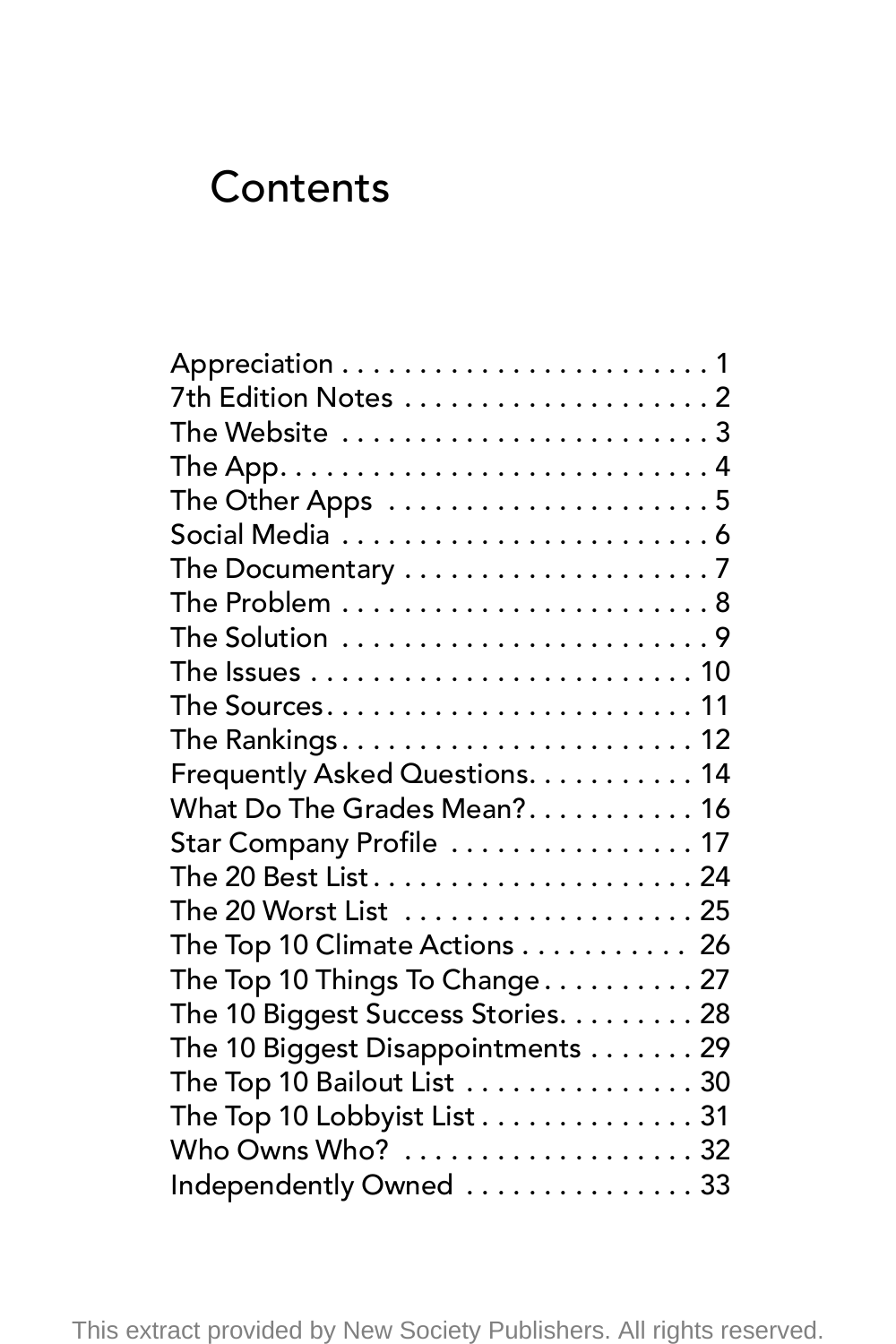| The News 34                         |
|-------------------------------------|
| News-Center35                       |
|                                     |
|                                     |
| What If I Can't Find A Company? 38  |
| How To Use This Shopping Guide. 39  |
| 1. Airlines 40                      |
| 2. Appliances & Hardware 42         |
|                                     |
| 4. Baked Goods & Baking Supplies 46 |
| 5. Banks & Credit Cards. 48         |
|                                     |
|                                     |
| 8. Body Care 54                     |
|                                     |
| 10. Breakfast Food. 58              |
| 11. Butter & Margarine  60          |
| 12. Candy, Gum, & Mints 62          |
| 13. Canned Goods 64                 |
|                                     |
|                                     |
|                                     |
|                                     |
| 18. Cleaning Products 74            |
| 19. Climate Change 76               |
|                                     |
| 21. Coffee 80                       |
| 22. Computers & Accessories 82      |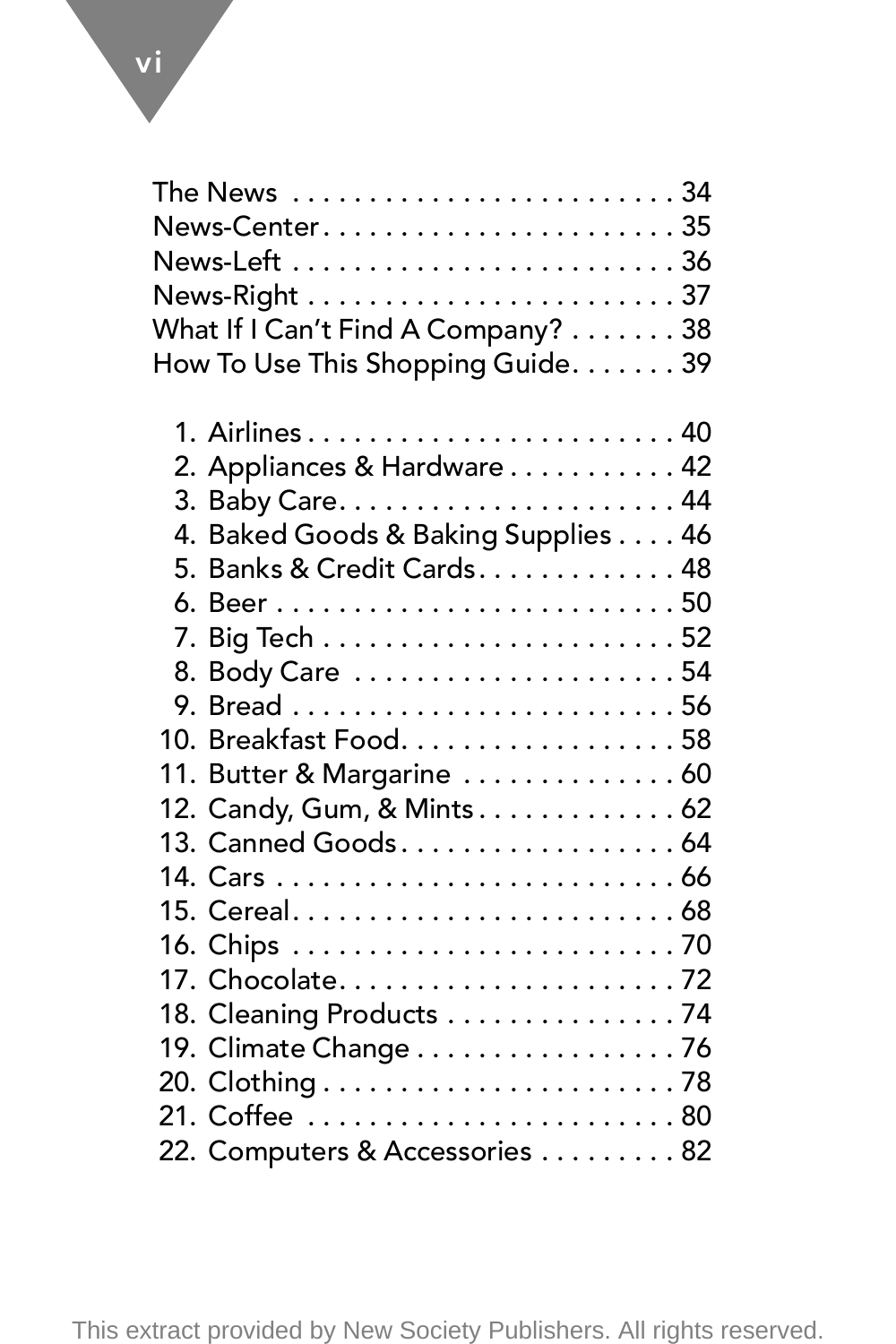| 23. Condiments & Dressings 84           |
|-----------------------------------------|
| 24. Cookies & Crackers 86               |
|                                         |
| 25. Cosmetics 88                        |
| 26. Dairy Alternatives  90              |
| 27. Dairy Products 92                   |
| 28. Dental Care 94                      |
| 29. Eggs96                              |
|                                         |
|                                         |
| 32. Energy Bars 102                     |
| 33. Energy Drinks. 104                  |
| 34. Fast Food & Restaurants 106         |
| 35. Feminine Care  108                  |
| 36. Frozen Dinners. 110                 |
| 37. Fruit & Vegetables 112              |
| 38. Gasoline114                         |
| 39. Hair Care  116                      |
| 40. Hotels 118                          |
| 41. Ice Cream & Frozen Desserts. 120    |
| 42. Insurance Companies  122            |
|                                         |
| 44. Laundry Supplies 126                |
| 45. Meat Alternatives  128              |
| 46. Meat Products 130                   |
|                                         |
| 48. Milk & Alternatives. 134            |
| 49. Mobile Phones & Service 136         |
| 50. Office & School Supplies 138        |
| 51. Oil, Vinegar, Olives, & Pickles 140 |
|                                         |